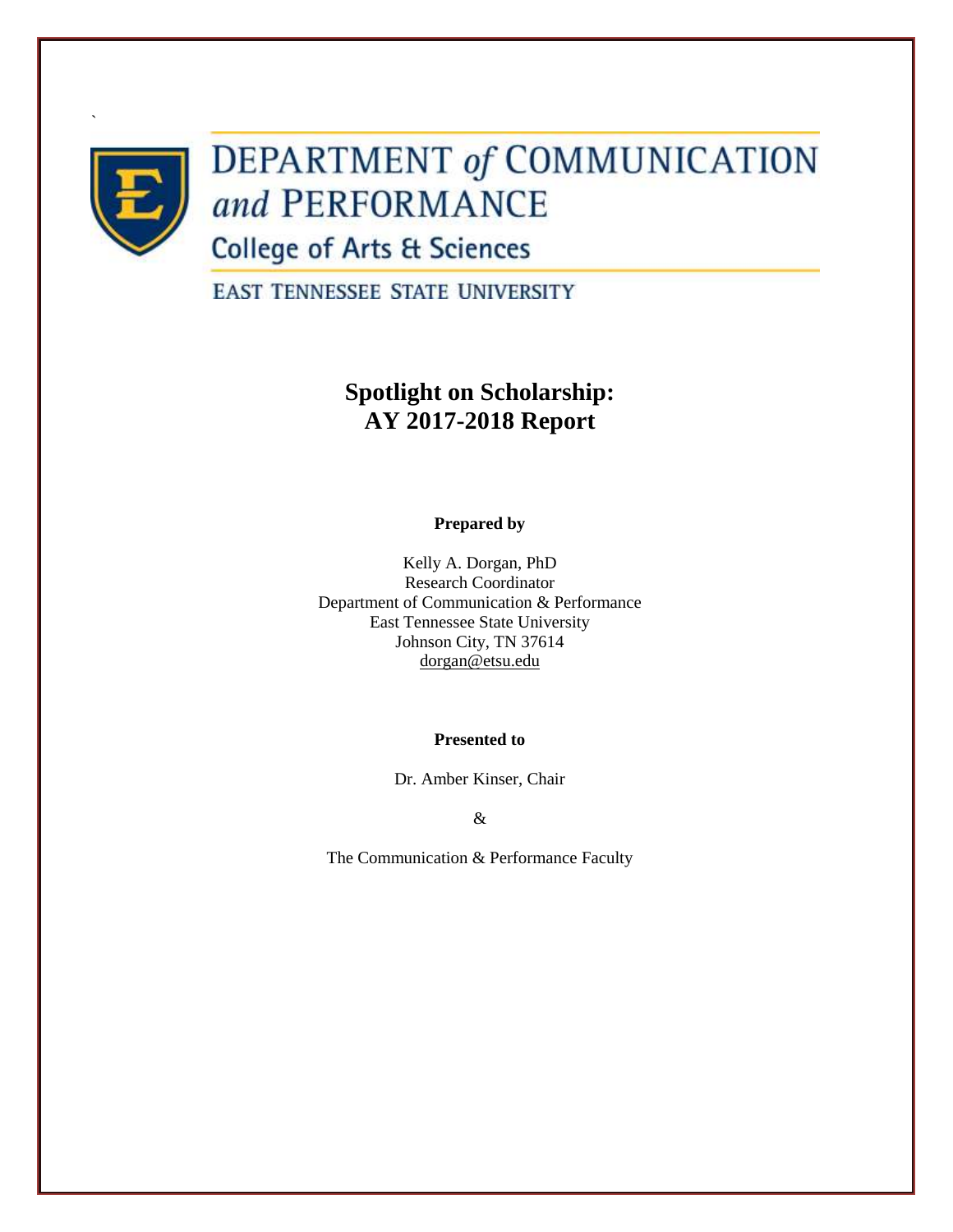

# DEPARTMENT of COMMUNICATION and PERFORMANCE

**College of Arts & Sciences** 

## **EAST TENNESSEE STATE UNIVERSITY**

October 25, 2018

Friends & colleagues—

Below, please find a selection of our AY 2017-2018 scholarly and creative accomplishments in the Department of Communication & Performance.

## **On & off campus**

As we wrap up one academic year and begin another, you continue to demonstrate your commitment to communities. Take for instance, Laughton Messmer & Erin Blankenship-Messmer who coached the ETSU Speech & Debate Team, taking debaters to several local and regional tournaments. Additionally, they hosted the 2017 Buccaneer Invitational and 2018 Parli Plunder on campus.

In October 2017, Delanna Reed began her nearly yearlong work on the TriPride Board. The members of the Board were a small but committed group of local leaders, advocates, and activists who planned and implemented the 2018 TriPride festival, a weeklong and multifaceted celebration.

On April 13, 2018, the department hosted the inaugural Performance Hour. Faculty and graduate students shared some of their narratives, research, and stories. In fact, the event proved to be so successful that you should expect future showcases of faculty and graduate work.

## **Awards & honors**

As usual, several of our faculty brought home well-deserved recognitions for their scholarly and creative projects. Laughton Messmer received the 2018 Summit Award for Outstanding Advising (for a special interest organization). Delanna Reed earned the 2018 Chair's Award for Exceptional Service.

Applause to both Andrew Herrmann and Melissa Nipper. They were among the recipients who received the 2018 SGA Student Choice Awards: Best Storyteller.

## **Partnering & collaborating**

When it comes to research, our faculty-scholars maintained a collaborative spirit in AY 2017-2018. For example, Amber Kinser continued her work with members of the Quillen College of Medicine on dementia patient-caregiver research.

Melissa Nipper proved once again to be committed to working with her colleagues within and across disciplines. Consider, for instance, her participation in the 2017 Escape from Rape conference held at the Millennium Center, Johnson City, TN. One of the featured speakers, Melissa joined with a transdisciplinary group of researchers and practitioners to raise awareness and promote dialogue about sexual assault.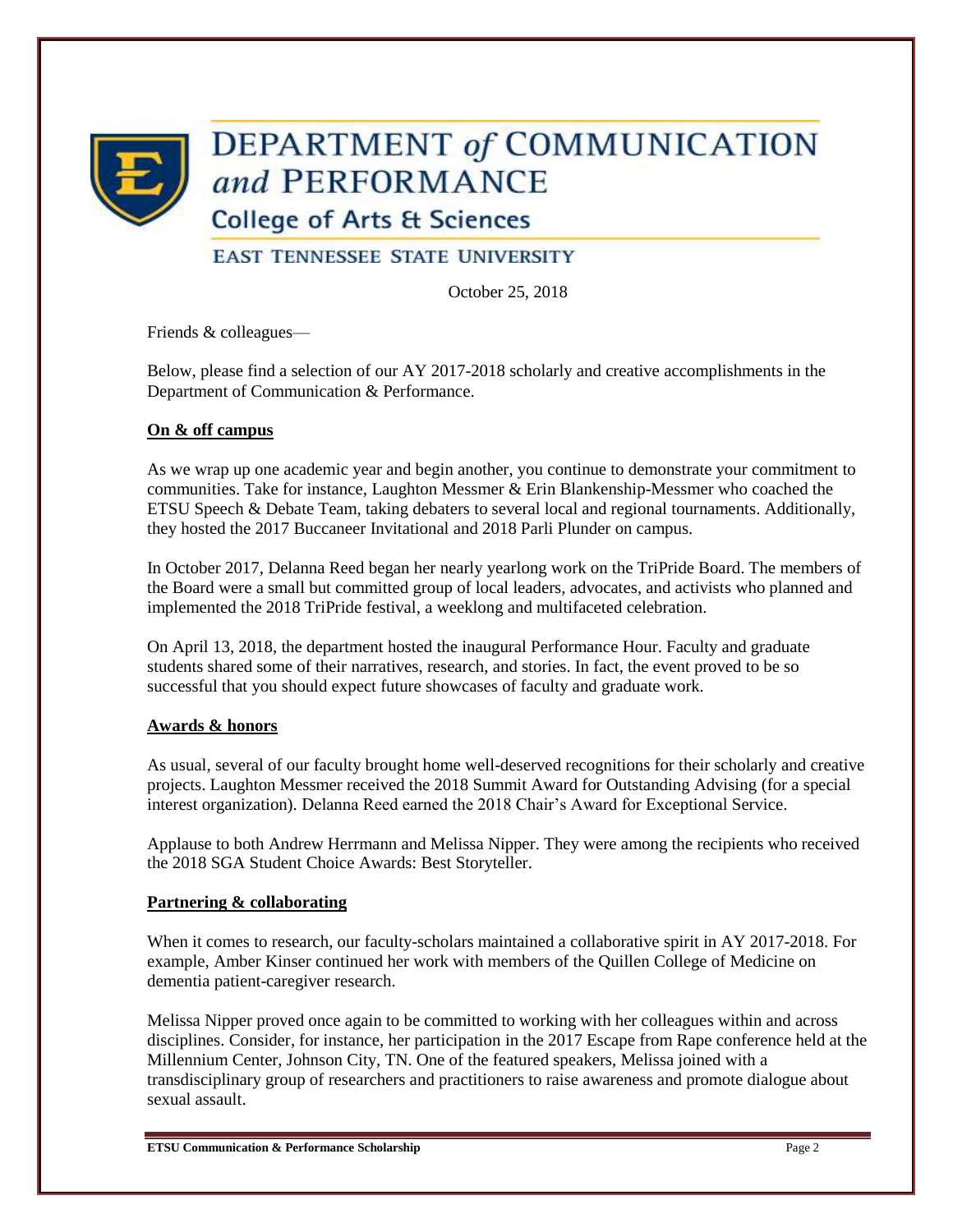Moreover, Melissa Nipper brought her experience with personal-narrative scholarship to the graduate course, "Issues in Communication and Culture." Conducting a three-hour interactive guest lecture, she presented her previous work and mentored emerging scholars on writing and delivering narrative-based research.

#### **Advising & mentoring**

Speaking of mentoring, you did it again in your work with students.

In the 2018 *Boland Undergraduate Research Symposium*, we had **8** presenters and performers. Also, we had **8** graduate and undergraduate-honors thesis/capstone projects (see below). On top of that, Tama Lunceford presented her narrative-based work at the *Tennessee Communication Association* (Fall 2018).

In closing, thank you for all your scholarly and creative accomplishments. As the department's Research Coordinator, I look forward to learning about your new projects, achievements, and performances in the coming year.

Gratefully,

Kelly A. Dorgan, Ph.D. Research Coordinator Department of Communication & Performance

## Thank You, **Lori Ann Manis**!

Over the years, she has helped ensure the quality of these reports by proofreading and editing them.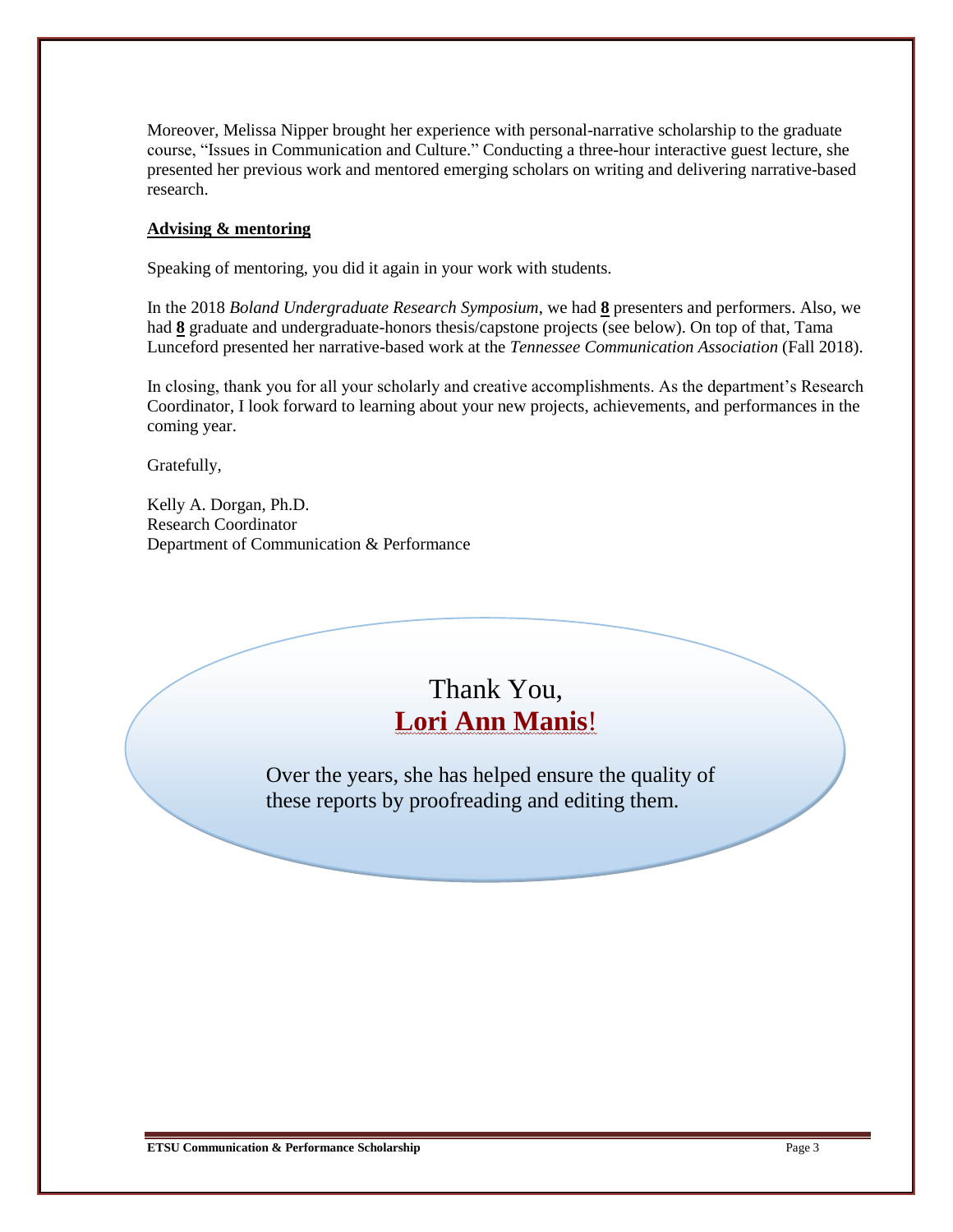Thanks to Drs. Amber Kinser and Andrew Herrmann's collaborative efforts, the Department of Communication and Performance welcomed to ETSU:

> **Dr. Carolyn Ellis and Dr. Arthur Bochner,**  Distinguished University Professors at the University of South Florida**.**

Co-authors of *Evocative Autoethnography: Writing Lives and Telling Stories*, Drs. Ellis and Bochner shared their experiences and wisdom with ETSU scholars, as well as emerging researchers, practitioners, and performers in our field.

From October 24-25, 2017, the lecture series featured work by these nationally and internationally award-winning scholars. Addressing around 200 audience members across **3** talks, Dr. Ellis and Dr. Bochner discussed compassionate interviewing, writing autoethnography, and wounded storytellers.

Special thanks to the ETSU co-sponsors!

- College of Arts & Sciences
- Office of Research & Sponsored Programs
- School of Continuing Studies & Academic Outreach
- Department of Sociology and Anthropology

#### **Faculty Activities ~Selected~**

### **Christine Anzur**

#### **Publications:**

Myers, S. A., & **Anzur, C. K.** (Under Review). Affectionate communication and the emerging adultparent relationship. *Southern Communication Journal.*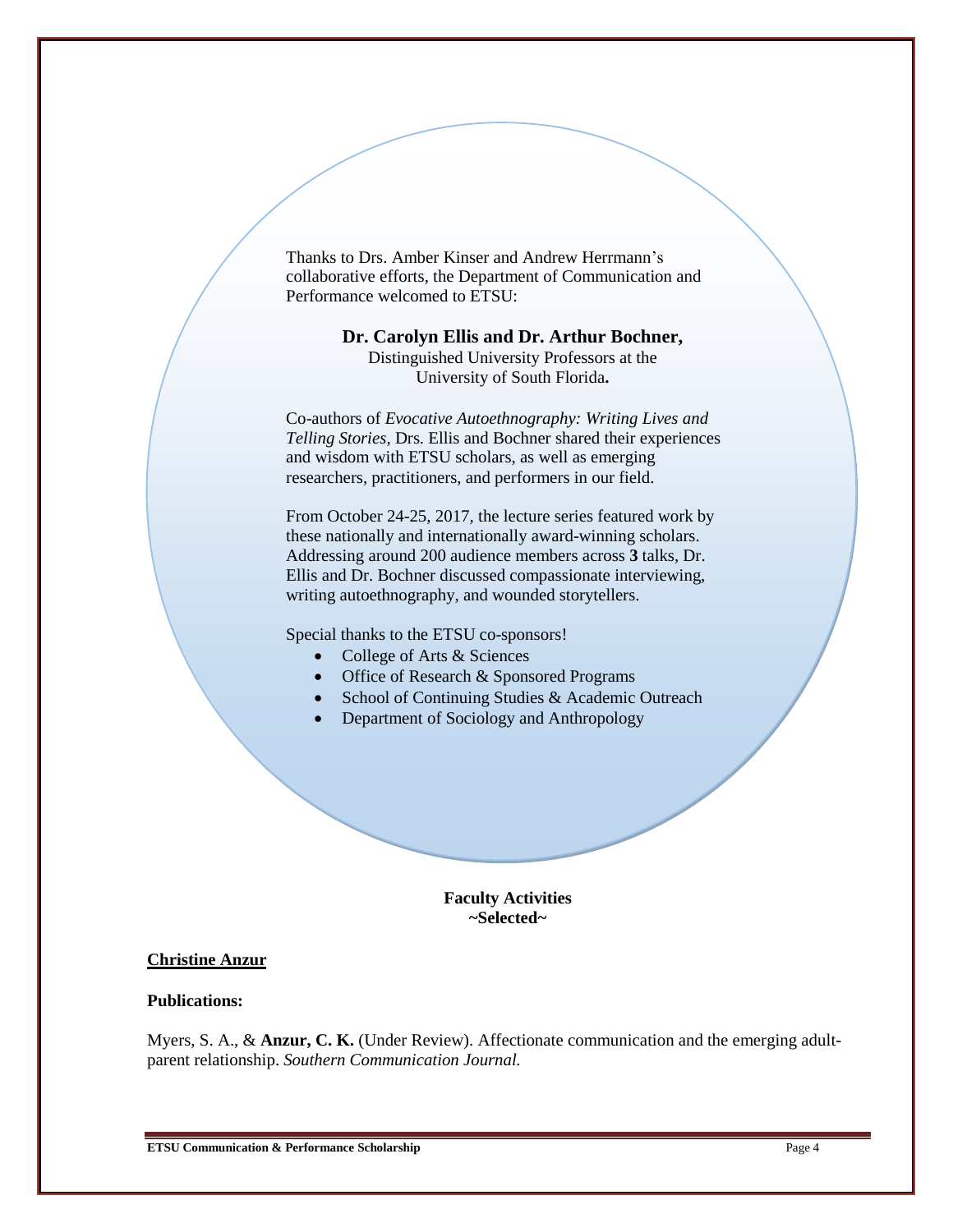Myers, S. A., Kennedy-Lightsey, C. D., **Anzur, C. K.**, Baker, J. P., Donato, M. E., & Pitts, S. (2018). Verbal aggressiveness as bullying in the emerging adult sibling relationship. In R. West & C. S. Beck (Eds.), *The Routledge Handbook of Communication and Bullying*. New York, NY: Routledge.

Cranmer, G. A., **Anzur, C. K.**, & Sollitto, M. (2017). Memorable messages of social support that former high school athletes received from their head coaches. *Communication & Sport, 5*, 604-621. [https://doi.org/10.1177/2167479516641934](https://doi.org/10.1177%2F2167479516641934)

#### **Erin Blankenship-Messmer**

#### **Publications:**

Adinolfi, L. (2017). *Experiencing 100: A celebration of senses to honor Kingsport's centennial year.* D. Armstrong, **E. Blankenship**, C. Woodmansee (Eds.). Kingsport, TN: Junior League of Kingsport.

#### **Presentations:**

Blankenship, E. (2017, September 9). Making international students' learning and living experiences more effective. Presented at Tennessee Communication Association Conference, Gallatin, TN.

#### **Wesley Buerkle**

#### **Publications:**

Buerkle, C. W. (Forthcoming). "I didn't see it, but I know what it's about": The motion picture trailer and problematic synecdoche." *The Journal of Popular Culture.*

Buerkle, C. W. (2018). Selling guilt: Using Kenneth Burke to teach critical readings of advertising. *Great Ideas for Teaching Students (G.I.F.T.S.) in Communication*, edited by John S. Seiter, Jennifer Peeples, and Matthew L. Sanders, Boston: Bedford/St. Martin's.

#### **Presentations:**

Buerkle, C. W. (2018, April). Adam mansplains everything: The power-knowledge of a white hipster masculinity. Presented at the Annual Meeting of the Southern States Communication Association. Nashville, TN.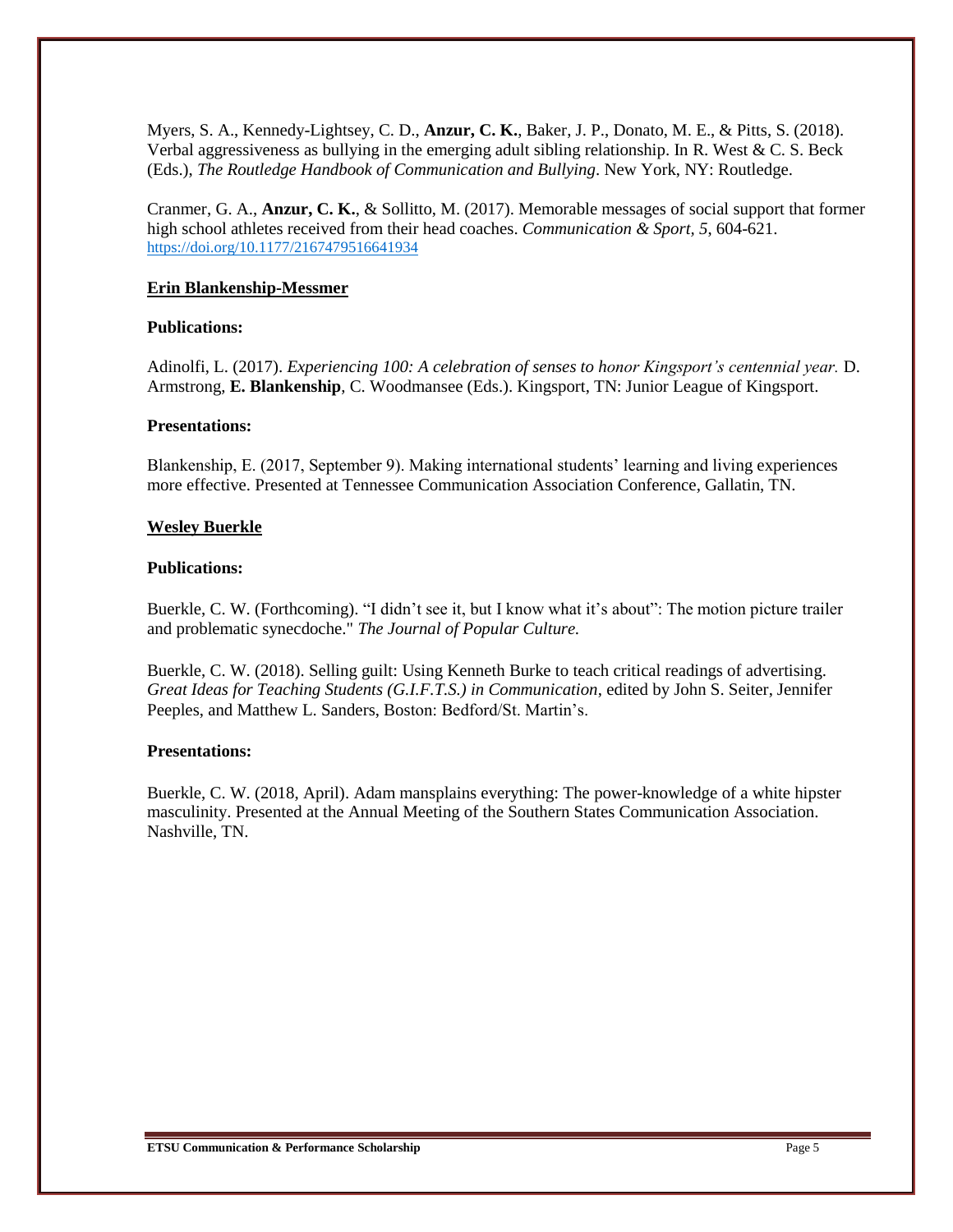We are excited to welcome our newest member of the Department of Communication & Performance, **Dr. Christine Anzur**. While earning her Ph.D. in Communication Studies (West Virginia University), she examined the competing discourses of adult adoptees regarding the meaning of the term "parent."

For her dissertation research, Christine interviewed 30 adult adoptees, finding two primary discourses. The first centered on participants' perceptions that "parent" referred exclusively to their adoptive parents, even when they made contact with their birth parent. The second discourse emerged when participants' definition of "parent" broadened to include their birth parent after making contact with their birth parent.

Currently, she is in the process of preparing her research for submission.

#### **Kelly A. Dorgan**

#### **Publications:**

Dorgan, K. A. (2017). Taking care. *borrowed solace.* <https://borrowedsolace.com/>

Dorgan, K.A. (2018, April 2). Under the rhododendrons. *Memoir Magazine.* "Notable Essay" for the 2018 Memoir Magazine #MeToo Essay Contest.

#### **Andrew Herrmann**

#### **Publications:**

Herrmann, A. F. (2018). Communication and ritual at the comic book shop: The convergence of organizational and popular cultures. *Journal of Organizational Ethnography*. [https://doi.org/10.1108/JOE-](https://doi.org/10.1108/JOE-06-2017-0027)[06-2017-0027](https://doi.org/10.1108/JOE-06-2017-0027)

**Herrmann A. F.** & Herbig, A. (2018). Returning to *Kolchak*: Polymediated narrative, discourse, and supernatural drama. *International Journal of Communication*, *12*, 222-240.

Herrmann, A. F. (2018). Working more, communicating less: Reframing the EVLN via relational dialectics. In L. Turner, N. P. Short, A. Grant & T. E. Adams, (Eds.), *International perspectives on autoethnographic research and practice* (pp. 84-95). New York, NY: Routledge.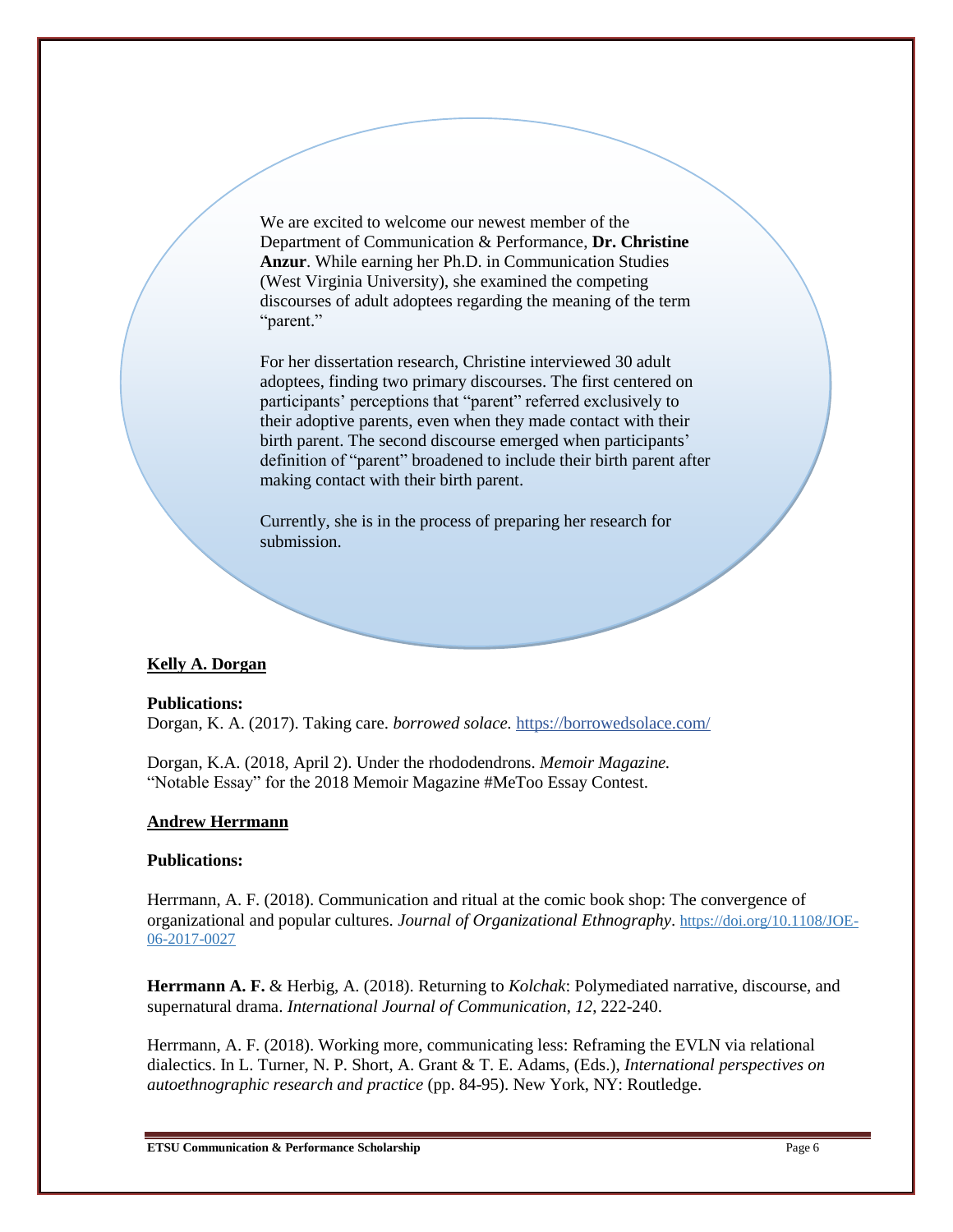**Herrmann, A. F.** & Herbig, A. (2016-Present). *Communication perspectives on popular culture*. Lanham, MD: Lexington.

#### **Presentations:**

**Herrmann, A. F.,** Herrmann, F. N., & Herrmann, J. S. (2018). *Deterioration: Experiencing frustration and failure in caring for our parents*. Paper presented at the 88th Southern States Communication Association, Nashville, TN.

Herrmann, A. F. (2018). *"We call BS!": Reclaiming autoethnography's prophetic voice.* Paper presented at the Fourteenth Annual International Congress of Qualitative Research, Urbana, IL.

#### **Melissa Nipper**

#### **Presentations:**

Nipper, M. (2017, September). The role of communication in the prevention of sexual assault. Presented at Escape from Rape Conference, Johnson City, TN.

Nipper, M. (2018, March 27). Sugar and spice and everything nice: An exploration of feminist formation. [Guest Lecture]. Paper presented in the ETSU Department of Communication & Performance, Issues of Communication and Culture, Johnson City, TN.

#### **Amber E. Kinser**

#### **Publications:**

Hamdy, R.C., **Kinser, A.,** Dickerson, K., Kendall-Wilson, T., Depelteau, A., Copeland, R. and Whalen, K. (2018). Insomnia and mild cognitive impairment. *Gerontology and Geriatric Medicine*, 4(June), 1- 9. [https://doi.org/10.1177/2333721418778421](https://doi.org/10.1177%2F2333721418778421)

Hamdy, R.C., **Kinser, A.,** Culp, J.E., Kendall-Wilson, T., Depelteau, A., Copeland, R. and Whalen, K. (2018). Agnosia interferes with daily hygiene in patients with dementia. *Gerontology and Geriatric Medicine*, 4(June 1-8). <https://doi.org/10.1177/2333721418778419>

Hamdy, R.C., **Kinser, A.,** Kendall-Wilson, T., Depelteau, A., Whalen, K, and Culp, J. (2018). Driving and patients with dementia. *Gerontology and Geriatric Medicine*, 4(May), 1- 8. [https://doi.org/10.1177/2333721418777085](https://doi.org/10.1177%2F2333721418777085)

Hamdy, R.C., **Kinser, A.,** Kendall-Wilson, T., Depelteau, A., Whalen, K. (2018) Impulsive, disinhibited behavior—Dining in a Restaurant. *Gerontology and Geriatric Medicine*, *4*(March), 1-7. DOI: h[ttps://doi.org/10.1177/2333721418756994](https://doi.org/10.1177/2333721418756994)

Hamdy, R.C., **Kinser, A.,** Depelteau, A., Lewis, J.V., Copeland, R. Kendall-Wilson, T., and Whalen, K. (2018). Repetitive Questioning II. *Gerontology and Geriatric Medicine*, 4(February), 1- 5. [https://doi.org/10.1177/2333721417740190](https://doi.org/10.1177%2F2333721417740190)

Hamdy, R.C., **Kinser, A**., Lewis, JV, Copeland, R., Depelteau, A. Kendall-Wilson, T., Whalen, K. (2017). Hallucinations are real to patients with dementia. *Gerontology and Geriatric Medicine*, *3(Nov.),* 1-5. DOI: [https://doi.org/10.1177/2333721417721108](https://doi.org/10.1177%2F2333721417721108)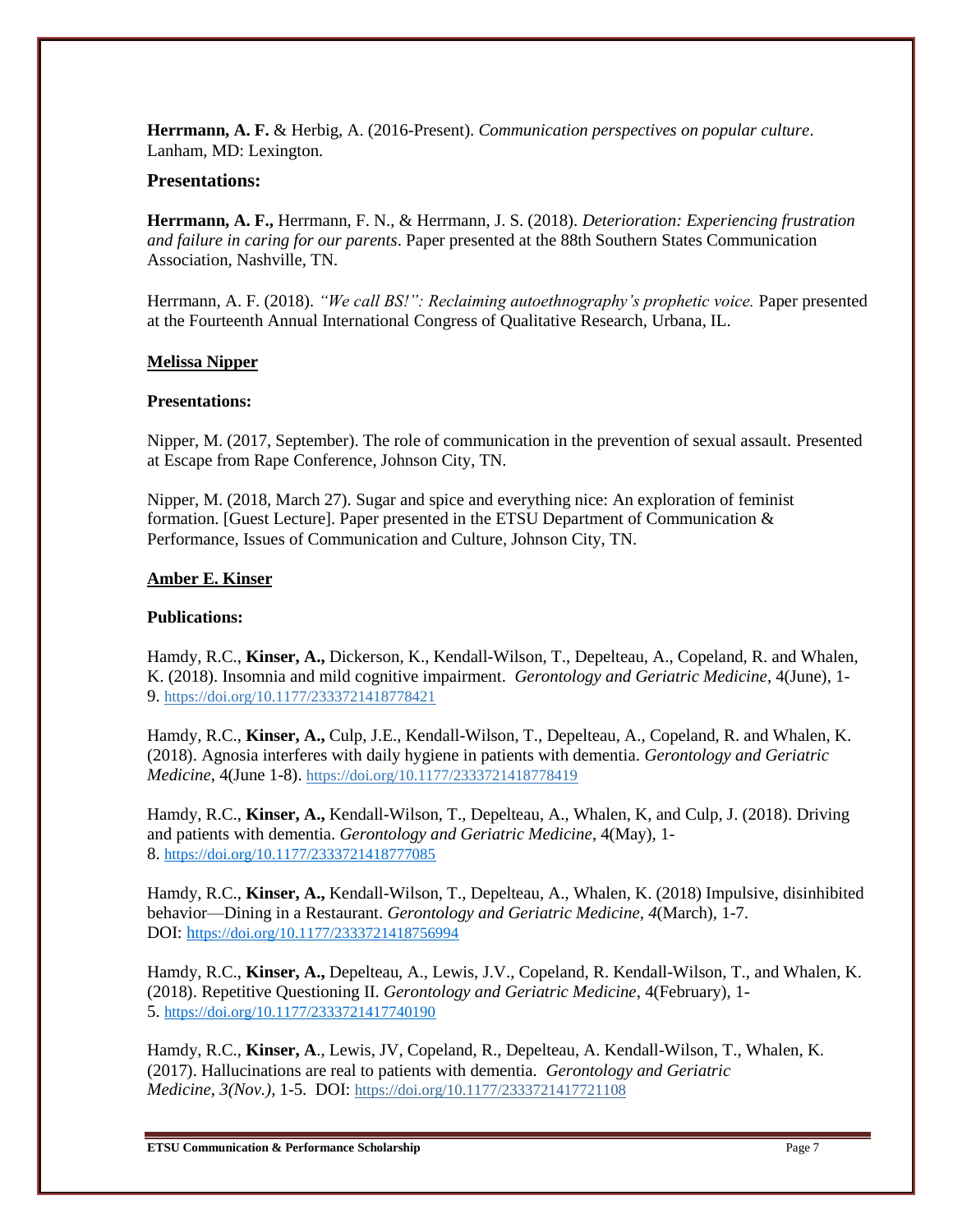#### **Presentations:**

Kinser, A. E. (2018, April). [Panel Coordinator]. Managing the digs: Narrative excavations of family, home, and elder care. Presented at the Southern States Communication Association, Nashville, TN.

Kinser, A. E. (2018, April). Fierce competitors: Cohabitating morbidities, caregiving approaches, and work/life 'balance.' Presented at the Southern States Communication Association, Nashville, TN.

> A special thanks goes to **Laughton Messmer & Erin Blankenship-Messmer**, Co-Directors of the ETSU Speech and Debate Team.

In AY 2017-2018, the team participated in numerous tournaments, including: Belmont Front Porch Swing and the TN Intercollegiate Forensics Association State Tournament, to name a few.

In addition to the team taking home multiple awards, they hosted the 2017 Buccaneer Invitational, a debate tournament for high school students. Displaying their commitment to collaboration, Erin and Laughton worked with various contributors across the ETSU campus: Office of Summer and Winter Sessions, Office of Admissions, Office of Financial Aid, and College of Arts and Sciences.

President Brian Noland generously contributed his time and experience, addressing the Buccaneer Invitational in the opening ceremony and sharing his own undergraduate debate experiences.

Then, in April 2018, the team again hosted a tournament, this time the ETSU Parli Plunder. Bringing together eight schools, including UVA and VMI, the Parli Plunder welcomed 50 competitors, the most this tournament has ever had.

Congratulations for demonstrating how debate and forensics reaches local, regional, and national communities.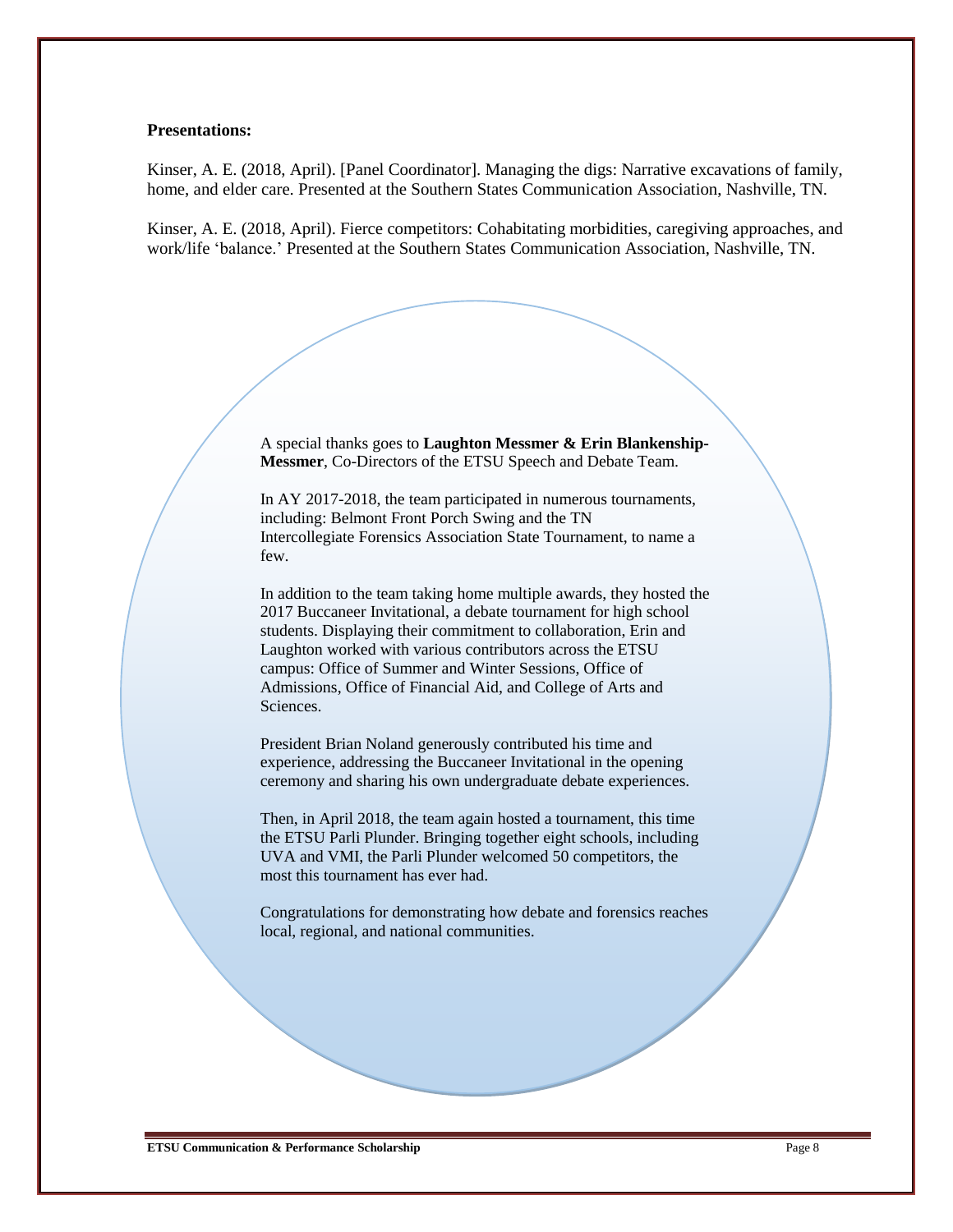#### **Delanna Reed**

Reed, D. (2018, August). Stories of the Vance family [Author & Performer]. Vance Birthplace State Historic Site, NC.

Reed, D. (2018, June). Creating character voices [Workshop]. NSN National Storytelling Summit, Kansas City, MO.

Reed, D. (2018, March 3). [Featured storyteller]. Performed stories for Tennessee Viticultural and Oenological Society Annual Conference, Pigeon Forge, TN.

Reed, D. (2018, February 24). Ridin' the rails: Tweetsie & Clinchfield Railroad stories [Director]. Tanasi Arts and Heritage Center.

> As Coordinator of the Storytelling Program, **Dr. Delanna Reed** tackles numerous projects. For example, throughout AY 2017- 2018, she leant her expertise to the 2018 TriPride Festival, serving on the Board and helping plan, coordinate, and implement the weeklong celebration (scheduled for September 2018).

> Delanna demonstrates her tireless commitment to communities by advising graduates and undergraduates and bringing to campus storytelling concerts. Additionally, she coordinates the Story Slams, and participates in the National Storytelling Summit and the Jonesborough Storytellers Guild.

Not surprisingly, Delanna earned the 2018 Chair's Award for Exceptional Service.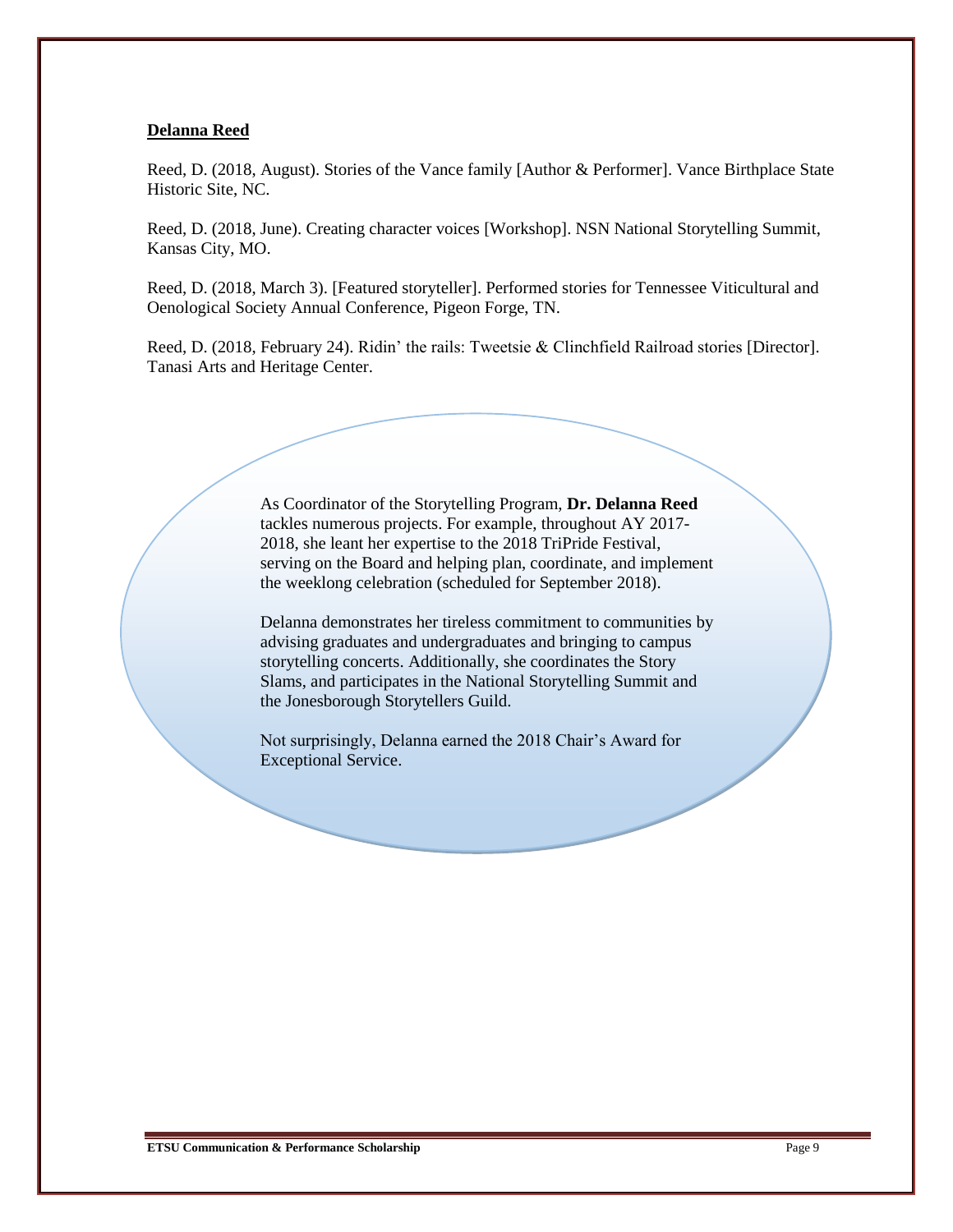#### **Thomas Townsend**

#### **Publications:**

Townsend, T. (2018) A groundhog moment: Examination of a pivotal emotional singularity. *Qualitative Inquiry.* [https://doi.org/10.1177/1077800417750678](https://doi.org/10.1177%2F1077800417750678)

> Let's talk about **Ellen Young's** contributions to **Learning Support (LS).** Our department's LS Director, Ellen engages in applied research as part of her position.

> Ellen analyzes LS-student retention data, as well as program requirements and restrictions. In addition to conducting reviews and assessments, she facilitates lecturer training.

Partnering with colleagues like Ms. Melissa Nipper, Ms. Terrine Brown, Dr. Andrew Herrmann, and Dr. Wesley Buerkle, she reviews LS designs, goals, and operations, soliciting instructor feedback and investigating appropriate resources, like classroom materials. She researches, designs, and pilots Best Practice in Teaching principles (e.g. Learning Communities) which have resulted in doubled retention numbers.

Also, there is a translational component to her position: Ellen communicates her findings to administrators, faculty, students, and other stakeholders associated with the LS program.

Under Ellen's direction, our department's Learning Support thrives, underscoring ETSU Core Values, such as, "People comes first, are treated with dignity and respect, and are encouraged to achieve their full potential."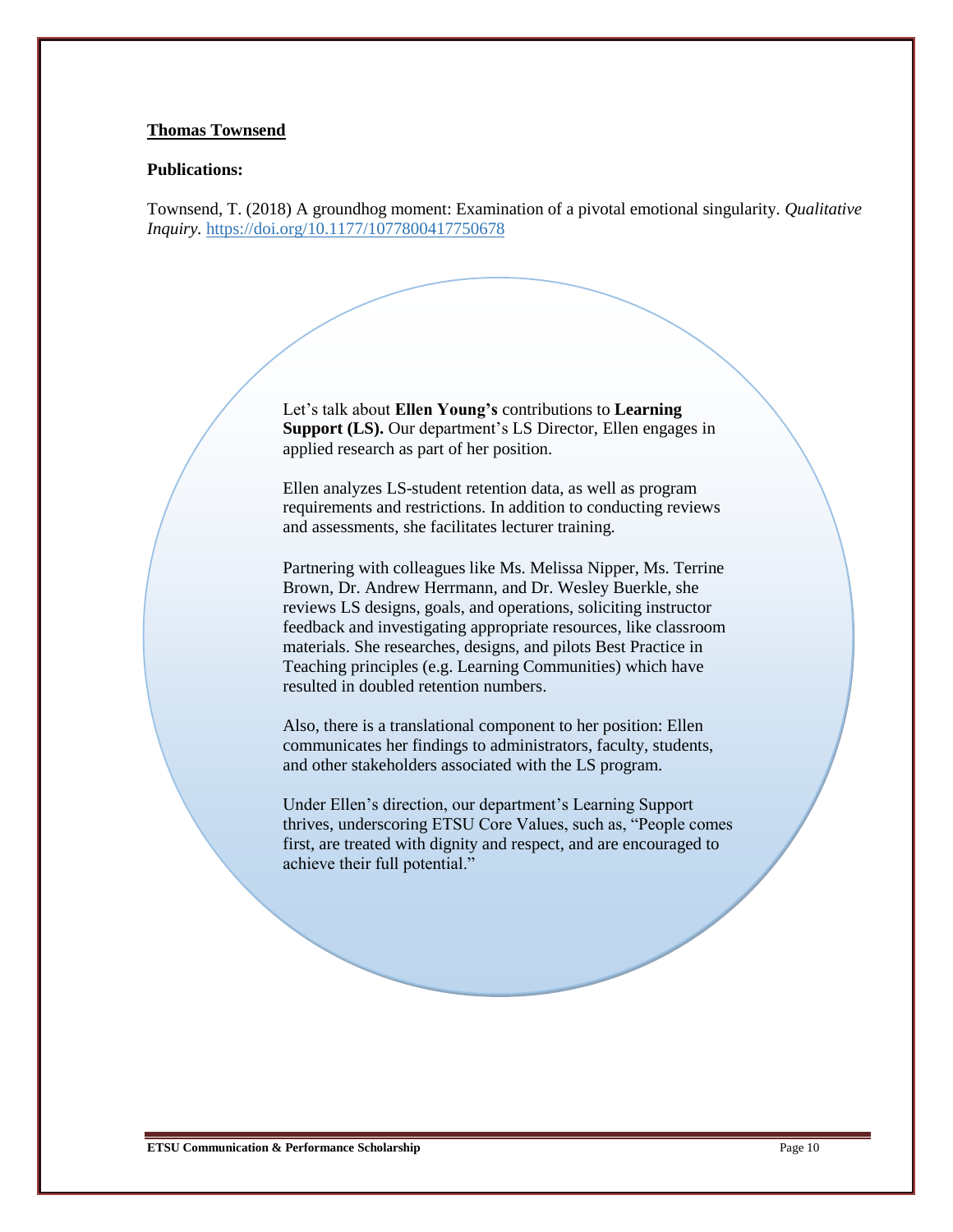### **Graduate & Undergraduate Student Activities ~Selected~**

#### **Graduate theses & capstones:**

**John Byron Brooks**

(M.A., May 2018) Capstone Project: *The interesting narrative of Olaudah Equiano: A solo performance by John Brooks*

**Chelise Fox**

(M.A., May 2018) Thesis: *Worlds with words: Discourse and frame analysis of performance storytelling*

#### **Mary Lawrence**

(M.A., May 2018) Capstone Project: *Stories from my heartland: Funny, poignant and personal tales from Missouri*

### **Tessa McCoy-Hall**

(M.A., May 2018) Thesis: *Up on the mountain, down in the valley: The law, my mother, and me*

**Angela Duggins** (M.A., December 2017) Thesis: *A constructive logic approach to crafting performance-for-development narrative*

#### **Honors-in-discipline theses**

#### **Samuel Sevigny**

(B.S., May 2018) Honors-in-discipline Thesis: *Academic partnership: The impact of student-faculty interaction on undergraduate students' success*

#### **Alexandra Drumwright Ward**

(B.S., May 2018) Honors-in-discipline Thesis: *A traditionally modern "princess": Gender stereotypes in Disney's Moana*

#### **Rebekah L. Cisney**

(B.A., May 2018) Honors-in-discipline Thesis: *Coffee shops and third space: Communicative practices in-between*

#### **ETSU Funding Opportunities**

#### ÷ **ETSU Internal Funding**

**Overview** [https://www.etsu.edu/research/orspa/funding\\_opps/internal.php](https://www.etsu.edu/research/orspa/funding_opps/internal.php)